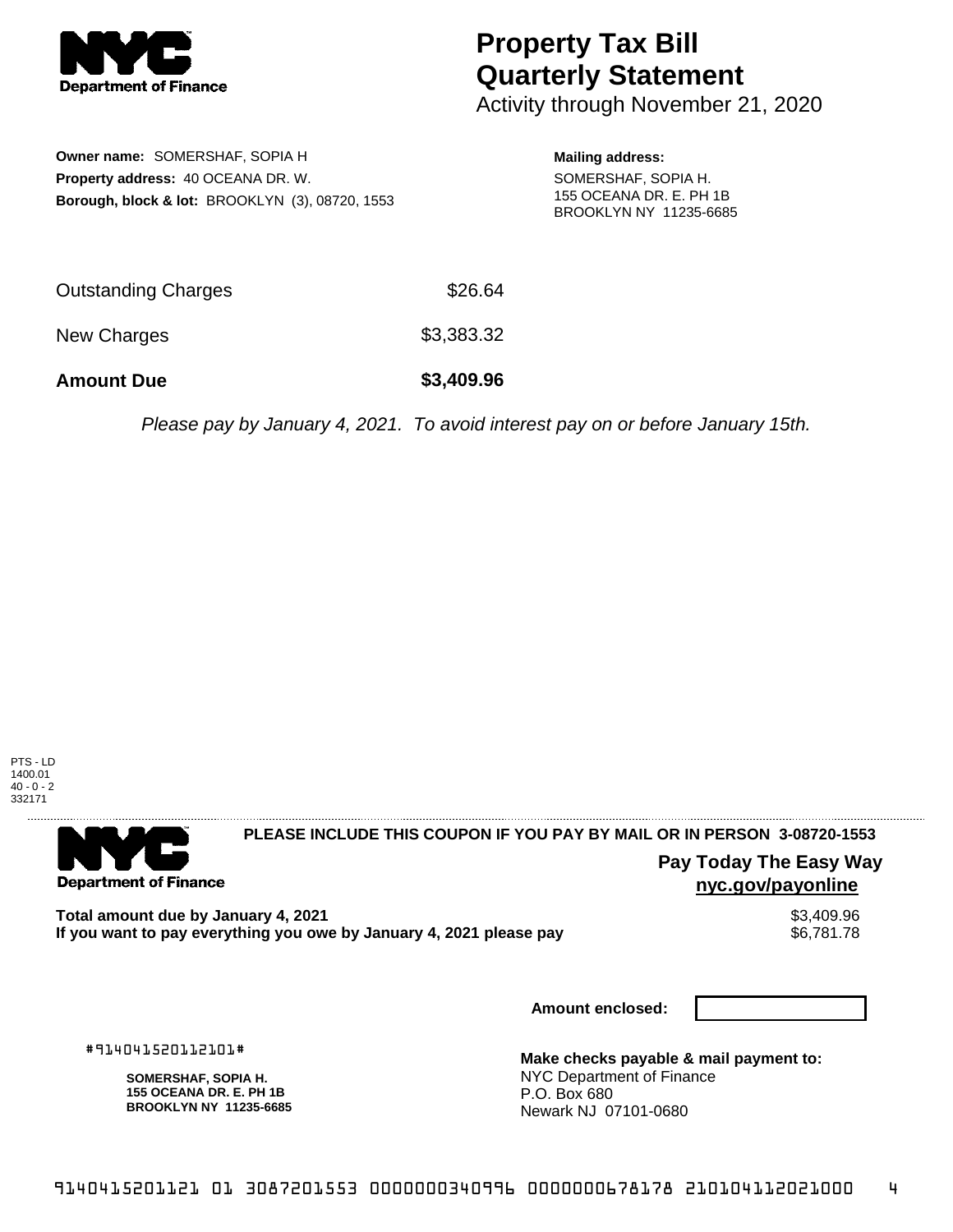

| <b>Previous Charges</b>                                                    |                               |                      | Amount       |
|----------------------------------------------------------------------------|-------------------------------|----------------------|--------------|
| Total previous charges including interest and payments                     |                               |                      | \$26.64      |
| <b>Current Charges</b>                                                     | <b>Activity Date Due Date</b> |                      | Amount       |
| Finance-Property Tax                                                       |                               | 01/01/2021           | \$3,498.88   |
| <b>Adopted Tax Rate</b>                                                    |                               |                      | $$-140.08$   |
| Co-op Condo Abatement                                                      | 01/01/2021                    |                      | \$24.52      |
| <b>Total current charges</b>                                               |                               |                      | \$3,383.32   |
| <b>Tax Year Charges Remaining</b>                                          | <b>Activity Date Due Date</b> |                      | Amount       |
| Finance-Property Tax                                                       |                               | 04/01/2021           | \$3,498.88   |
| <b>Adopted Tax Rate</b>                                                    |                               |                      | $$-140.08$   |
| Co-op Condo Abatement                                                      | 01/01/2021                    |                      | \$24.52      |
| Total tax year charges remaining                                           |                               |                      | \$3,383.32   |
| If you want to pay everything you owe by January 4, 2021 please pay        |                               | \$6,781.78           |              |
| If you pay everything you owe by January 4, 2021, you would save:          |                               | \$11.50              |              |
| How We Calculated Your Property Tax For July 1, 2020 Through June 30, 2021 |                               |                      |              |
|                                                                            |                               | Overall              |              |
| Tax class 2 - Residential More Than 10 Units                               |                               | <b>Tax Rate</b>      |              |
| Original tax rate billed                                                   |                               | 12.4730%             |              |
| New Tax rate                                                               |                               | 12.2670%             |              |
| <b>Estimated Market Value \$328,576</b>                                    |                               |                      |              |
|                                                                            |                               |                      | <b>Taxes</b> |
|                                                                            |                               |                      |              |
| <b>Billable Assessed Value</b>                                             |                               | \$136,008            |              |
| <b>Taxable Value</b>                                                       |                               | \$136,008 x 12.2670% |              |
| <b>Tax Before Abatements and STAR</b>                                      |                               | \$16,684.12          | \$16,684.12  |
| Co-op/Condo Abatement 1 Unit                                               |                               |                      | $$-2,919.72$ |
| Annual property tax                                                        |                               |                      | \$13,764.40  |
| Original property tax billed in June 2020                                  |                               |                      | \$13,995.52  |

## **Home banking payment instructions:**

- 1. **Log** into your bank or online bill pay website.
- 2. **Add** the new payee: NYC DOF Property Tax. Enter your account number, which is your boro, block and lot, as it appears here: 3-08720-1553 . You may also need to enter the address for the Department of Finance. The address is P.O. Box 680, Newark NJ 07101-0680.
- 3. **Schedule** your online payment using your checking or savings account.

## **Did Your Mailing Address Change?**

If so, please visit us at **nyc.gov/changemailingaddress** or call **311.**

When you provide a check as payment, you authorize us either to use information from your check to make a one-time electronic fund transfer from your account or to process the payment as a check transaction.